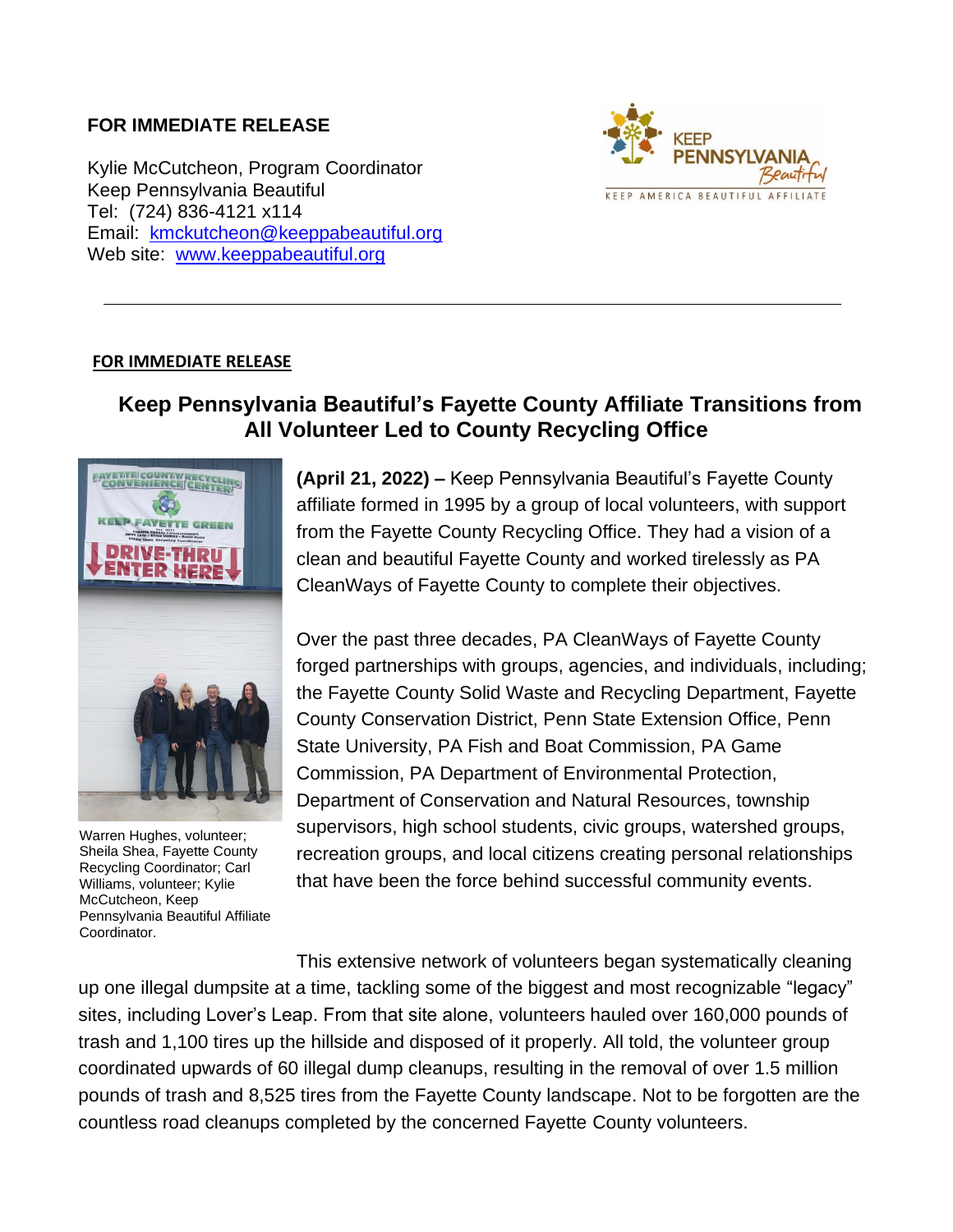Almost three decades later, the group is still active and all volunteer, until recently. With continued support from the County Recycling Office, the affiliate responsibilities will migrate to a shared staffed position. Sheila Shea, County Recycling Coordinator and Stormwater Manager, will assume the day-to-day operations and continue to build on the many successes that came before. The group's new name will be Keep Fayette County Green to encompass the wide variety of events and programs that the affiliate offers.

Two long-time volunteers, Carl Williams and Warren Hughes, were instrumental in the formation of the affiliate and its success.

"I'm happy with the transition to the County Solid Waste and Recycling Department. The affiliate has collaborated with them in the past and has always shared a good working relationship. I'm hopeful that they will use our historical knowledge and experience to expand the affiliate. We will still be involved and available to advise when needed," said Hughes, volunteer and former PA CleanWays of Fayette County Affiliate Coordinator.

Williams who also served as Affiliate Coordinator prior to Hughes agreed, "We have already worked with Sheila on special collections and recycling events - she's a go getter and very competent. We are always willing work with them in an advisory capacity."

"I'm honored that Carl and Warren asked me to continue their efforts through the county. For them to think so highly of our program is extremely humbling. This transition will be a major undertaking, but we're ready for the challenge and excited to get started. We thank Carl, Warren and all the PA CleanWays volunteers for their invaluable work and dedication to helping us keep Fayette County green. We hope they'll join us as we start the next phase of this journey," said Shea.

"Keep Pennsylvania Beautiful is grateful to Carl Williams, Warren Hughes and others that were instrumental to our mission in Fayette County and is thrilled that the County Recycling office will continue to build on the great foundation that was paved by these local volunteers over the past three decades. We are grateful to Sheila and the County for seeing the value in continuing the Affiliate and providing the tools and resources that residents need to keep their communities clean and beautiful," said Shannon Reiter, President of Keep Pennsylvania Beautiful.

For Keep Fayette County Green events and programs, and for the Fayette County Recycling Convenience Center hours, visit fayettecountypa.org and choose Government, Departments then Solid Waste Recycling-Stormwater. You can reach Sheila Shea at [sshea@fayettepa.org](mailto:sshea@fayettepa.org) or 724-430-4884.